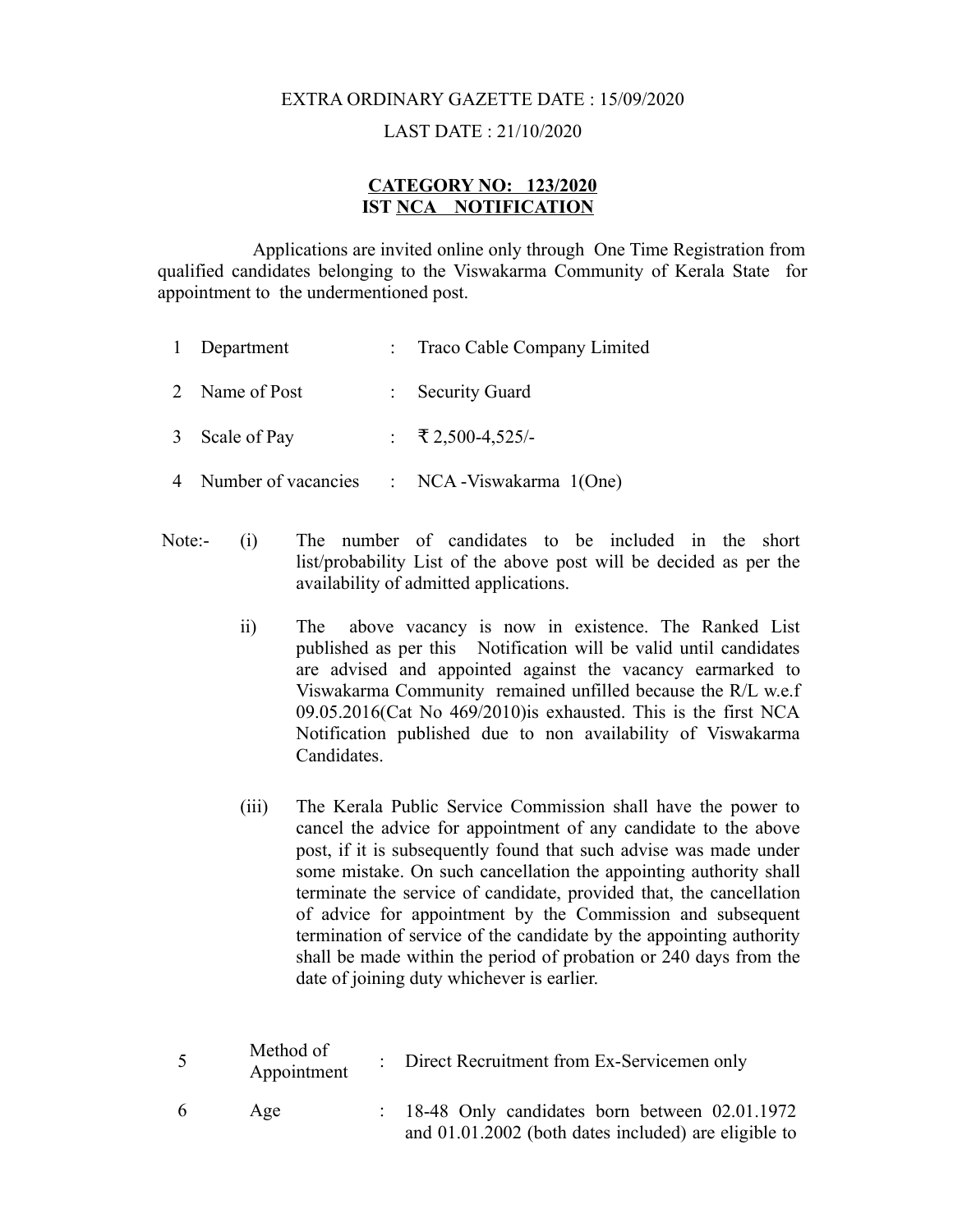### apply for this post.

**Note:-** The provisional hands working in the above concern will be given age relaxation to the extent of their provisional service put in subject to a maximum of Five years from the upper age limit provided they are within the prescribed age limit on the date of their first appointment in the above concern. But the regular employees of the concern are not eligible for the above concession for further appointment. The provisional hands should obtain a certificate showing the period of their provisional service in the concern and shall produce the same as and when required by the Commission. It would also be clearly specified in the certificate that they were not working in the regular service of the concern.

[for other conditions regarding the age relaxation please see Para (vi) $\&(x)$ of the General Conditions]

## **7 . Qualification:**

1. SSLC failed (Application from those who have passed SSLC shall not be considered.)

- 2. Not less than three years Service in the Armed Force ie Army/ Navy/ Air force.
- 3. Cycling
- 4. Must possess Valid license in driving light Motor vehicles.

Note:-Differently Able d Candidates and women are not eligible to apply for the post.

- Note: (1) Rule 10(a)ii of Part II of KS&SSR is applicable.
	- (2) Candidates who claim equivalent qualification instead of qualification mentioned in the notification shall produce the relevant Government Order to prove the equivalency at the time of verification, then only such qualification shall be treated as equivalent to the prescribed qualification concerned.
	- (3) If the caste of a candidate is wrongly mentioned in the SSLC book, the candidate should claim their original caste in the application and should produce the /Non - Creamy layer certificate issued from the revenue authority concerned along with the Gazette Notification of the same at the time of certificate verification.
	- (4) Appropriate penal actions as per Rules of Procedure 22, will be taken against those candidates, who give confirmation for writing examination after making false claim about their qualification and experience regardless of attending or not attending the examination.

### **8 Mode of submitting applications:**

(a) Candidates must register as per 'ONE TIME REGISTRATION ' with the